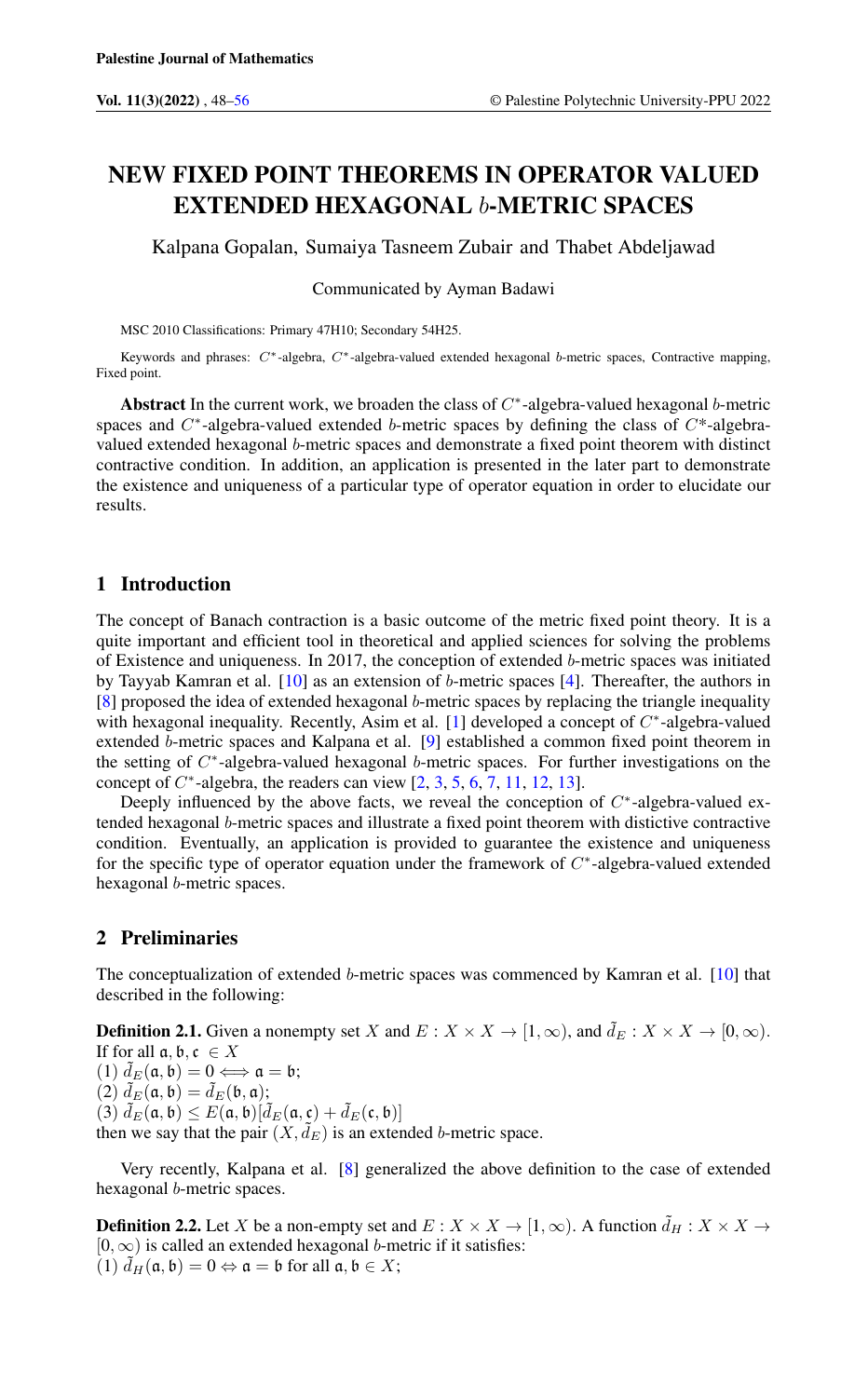(2)  $\tilde{d}_H(\mathfrak{a}, \mathfrak{b}) = \tilde{d}_H(\mathfrak{b}, \mathfrak{a})$  for all  $\mathfrak{a}, \mathfrak{b} \in X$ ;  $(3)\tilde{d}_H(\mathfrak{a}, \mathfrak{b}) \leq E(\mathfrak{a}, \mathfrak{b})[\tilde{d}_H(\mathfrak{a}, \mathfrak{c})+\tilde{d}_H(\mathfrak{c}, \mathfrak{d})+\tilde{d}_H(\mathfrak{d}, \mathfrak{e})+\tilde{d}_H(\mathfrak{e}, \mathfrak{f})+\tilde{d}_H(\mathfrak{f}, \mathfrak{b})]$  for all  $\mathfrak{a}, \mathfrak{b}, \mathfrak{c}, \mathfrak{d}, \mathfrak{e}, \mathfrak{f} \in$ X and  $a \neq c$ ,  $c \neq 0$ ,  $\partial \neq e$ ,  $e \neq f$ ,  $f \neq b$ ; The pair  $(X, \tilde{d}_H)$  is called an extended hexagonal *b*-metric space.

We now discuss certain essential concepts and results in  $C^*$ -algebra.

Let A signifies the unital C<sup>\*</sup>-algebra and set  $\mathbb{A}_h = \{f \in \mathbb{A} : f = f^*\}\$ . An element  $f \in \mathbb{A}$  is said to be positive, if  $f \in A_h$  and  $\sigma(f) \subseteq [0, \infty)$ , where  $\theta$  is a zero element in A and  $\sigma(f)$  is the spectrum of f, which is denoted by  $\theta \leq f$ . The partial ordering on  $\mathbb{A}_h$  given by  $f \leq g$  if and only if  $\theta \preceq \mathfrak{g} - \mathfrak{f}$ . The sets  $\{\mathfrak{f} \in \mathbb{A} : \theta \preceq \mathfrak{f}\}\$  and  $\{\mathfrak{f} \in \mathbb{A} : \mathfrak{f}\mathfrak{g} = \mathfrak{g}\mathfrak{f}, \ \forall g \in \mathbb{A}\}\$ is represented as  $\mathbb{A}_+$  and  $\mathbb{A}'$  as and  $|\mathfrak{w}| = (\mathfrak{w}^*\mathfrak{w})^{\frac{1}{2}}$  respectively.

Very recently, Asim et al. [\[1\]](#page-7-4) set up the idea of extended b-metric spaces to the  $C^*$ -algebra.

**Definition 2.3.** Let  $X \neq \emptyset$  and  $E : X \times X \to \mathbb{A}^I$ . The mapping  $\tilde{d}_E : X \times X \to \mathbb{A}$  is called a C<sup>\*</sup>-algebra-valued extended b-metric on X, if it satisfies the following (for all  $a, b, c \in X$ ):

(1)  $\theta \preceq \tilde{d}_E(\mathfrak{a}, \mathfrak{b})$  for all  $\mathfrak{a}, \mathfrak{b} \in X$  and  $\tilde{d}_E(\mathfrak{a}, \mathfrak{b}) = \theta$  iff  $\mathfrak{a} = \mathfrak{b}$ ;

(2)  $\tilde{d}_E(\mathfrak{a}, \mathfrak{b}) = \tilde{d}_E(\mathfrak{b}, \mathfrak{a})$  for all  $\mathfrak{a}, \mathfrak{b} \in X$ ;

(3)  $\tilde{d}_E(\mathfrak{a}, \mathfrak{b}) \preceq E(\mathfrak{a}, \mathfrak{b})[\tilde{d}_E(\mathfrak{a}, \mathfrak{c}) + \tilde{d}_E(\mathfrak{c}, \mathfrak{b})].$ 

The triplet  $(X, \mathbb{A}, \tilde{d}_E)$  is called a C<sup>\*</sup>-algebra-valued extended b-metric space.

The definition of  $C^*$ -algebra-valued hexagonal b-metric spaces was defined in the following way by Kalpana et al. [\[9\]](#page-7-5).

**Definition 2.4.** Let X be a nonempty set, and  $A \in \mathbb{A}'$  such that  $A \succeq I$ . Suppose the mapping  $\tilde{d}_H : X \times X \to \mathbb{A}$  satisfies:

(1)  $\theta \preceq \tilde{d}_H(\mathfrak{a}, \mathfrak{b})$  for all  $\mathfrak{a}, \mathfrak{b} \in X$  and  $\tilde{d}_H(\mathfrak{a}, \mathfrak{b}) = \theta \Leftrightarrow \mathfrak{a} = \mathfrak{b}$ ;

(2)  $\tilde{d}_H(\mathfrak{a}, \mathfrak{b}) = \tilde{d}_H(\mathfrak{b}, \mathfrak{a})$  for all  $\mathfrak{a}, \mathfrak{b} \in X$ ;

(3)  $\tilde{d}_H(\mathfrak{a}, \mathfrak{b}) \preceq A[\tilde{d}_H(\mathfrak{a}, \mathfrak{c})+\tilde{d}_H(\mathfrak{c}, \mathfrak{d})+\tilde{d}_H(\mathfrak{d}, \mathfrak{e})+\tilde{d}_H(\mathfrak{e}, \mathfrak{f})+\tilde{d}_H(\mathfrak{f}, \mathfrak{b})]$  for all  $\mathfrak{a}, \mathfrak{b}, \mathfrak{c}, \mathfrak{d}, \mathfrak{e}, \mathfrak{f} \in X$ and  $\mathfrak{a} \neq \mathfrak{c}$ ,  $\mathfrak{c} \neq \mathfrak{d}$ ,  $\mathfrak{d} \neq \mathfrak{e}$ ,  $\mathfrak{e} \neq \mathfrak{f}$ ,  $\mathfrak{f} \neq \mathfrak{b}$ ;

Then d is called a C<sup>\*</sup>-algebra-valued hexagonal b-metric on X and  $(X, \mathbb{A}, \tilde{d}_H)$  is called a C<sup>\*</sup>algebra-valued hexagonal b-metric space.

### 3 Main Results

Through this main section, we implement the idea of  $C^*$ -algebra valued extended hexagonal bmetric spaces as follows.

Hereafter  $\mathbb{A}'_I$  signify the set  $\{a \in \mathbb{A} : ab = ba, \forall b \in \mathbb{A} \text{ and } a \succeq I\}$  respectively.

**Definition 3.1.** Let X be a nonempty set and  $E: X \times X \to \mathbb{A}'_I$ . Suppose the mapping  $\tilde{d}_H$ :  $X \times X \rightarrow \mathbb{A}$  satisfies:

(1)  $\theta \preceq \tilde{d}_H(\mathfrak{a}, \mathfrak{b})$  and  $\tilde{d}_H(\mathfrak{a}, \mathfrak{b}) = \theta \Leftrightarrow \mathfrak{a} = \mathfrak{b}$  for all  $\mathfrak{a}, \mathfrak{b} \in X$ ;

(2)  $\tilde{d}_H(\mathfrak{a}, \mathfrak{b}) = \tilde{d}_H(\mathfrak{b}, \mathfrak{a})$  for all  $\mathfrak{a}, \mathfrak{b} \in X$ ;

(3)  $\tilde{d}_H(\mathfrak{a}, \mathfrak{b}) \preceq E(\mathfrak{a}, \mathfrak{b})[\tilde{d}_H(\mathfrak{a}, \mathfrak{c})+\tilde{d}_H(\mathfrak{c}, \mathfrak{d})+\tilde{d}_H(\mathfrak{d}, \mathfrak{e})+\tilde{d}_H(\mathfrak{e}, \mathfrak{f})+\tilde{d}_H(\mathfrak{f}, \mathfrak{b})]$  for all  $\mathfrak{a}, \mathfrak{b}, \mathfrak{c}, \mathfrak{d}, \mathfrak{e}, \mathfrak{f} \in$ X and  $\mathfrak{a} \neq \mathfrak{c}, \mathfrak{c} \neq \mathfrak{d}, \mathfrak{d} \neq \mathfrak{e}, \mathfrak{e} \neq \mathfrak{f}, \mathfrak{f} \neq \mathfrak{b};$ 

The triplet  $(X, \mathbb{A}, \tilde{d}_H)$  is called an  $C^*$ -algebra-valued extended hexagonal b-metric space.

**Example 3.2.** Let  $X = \{1, 2, 3, 4, 5, 6\}$  and  $\mathbb{A} = \mathbb{R}^2$ . If  $\mathfrak{a}, \mathfrak{b} \in \mathbb{A}$  with  $\mathfrak{a} = (\mathfrak{a}_1, \mathfrak{a}_2), \mathfrak{b} =$  $(b_1, b_2)$ , then the addition, multipilcation and scalar multipilcation can be defined as follows

$$
\mathfrak{a} + \mathfrak{b} = (\mathfrak{a}_1 + \mathfrak{b}_1, \ \mathfrak{a}_2 + \mathfrak{b}_2), \ k\mathfrak{a} = (k\mathfrak{a}_1, k\mathfrak{a}_2), \ \mathfrak{a}\mathfrak{b} = (\mathfrak{a}_1\mathfrak{b}_1, \mathfrak{a}_2\mathfrak{b}_2).
$$

Now, we define the metric  $\tilde{d}_H : X \times X \to \mathbb{A}$  such that  $\tilde{d}_H$  is symmetric and the control function  $E: X \times X \to \mathbb{A}'_I$  as

 $\tilde{d}_H(\mathfrak{e}, \mathfrak{f}) = (0, 0), \forall \mathfrak{e} = \mathfrak{f}, \tilde{d}_H(1, 2) = (700, 700),$  $\tilde{d}_H(1,3) = \tilde{d}_H(1,4) = \tilde{d}_H(1,5) = \tilde{d}_H(2,3) = \tilde{d}_H(2,4) = \tilde{d}_H(2,5) = \tilde{d}_H(3,4) = \tilde{d}_H(3,5) =$  $\tilde{d}_H(4, 5) = (50, 50), \tilde{d}_H(\varepsilon, 6) = (150, 150), \forall \varepsilon = 2, 3, 4, 5$  and the controlled function  $E(\mathfrak{e}, \mathfrak{f}) = \mathfrak{e} + \mathfrak{f}, \forall \mathfrak{e}, \mathfrak{f} \in X.$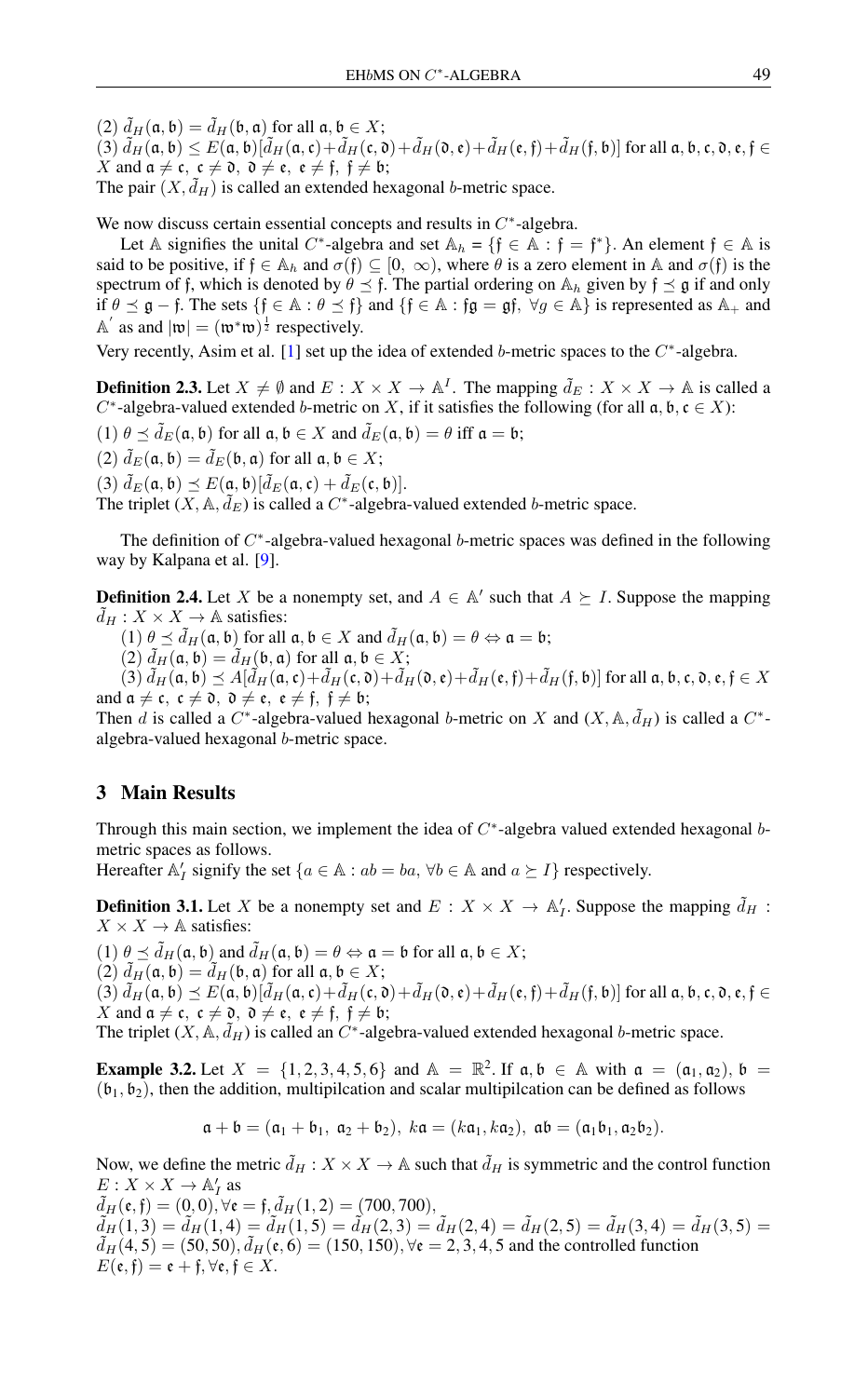It is easy to verify that  $\tilde{d}_H$  is a  $C^*$ -algebra-valued extended hexagonal b-metric type space. Indeed, we have

 $\tilde{d}_H(1, 2) = (700, 700) \succ E(1, 2)[\tilde{d}_H(1, 3) + \tilde{d}_H(3, 2)] = (300, 300).$ 

Therefore,  $\tilde{d}_H$  is not a C<sup>\*</sup>-algebra-valued extended b-metric space.

**Definition 3.3.** A sequence  $\{\epsilon_n\}$  in a C<sup>\*</sup>-algebra-valued extended hexagonal b-metric space  $(X, A, \tilde{d}_H)$  is said to be:

(i) convergent sequence if  $\exists \mathfrak{e} \in X$  such that  $\tilde{d}_H(\mathfrak{e}_n, \mathfrak{e}) \to \theta$   $(n \to \infty)$  and we denote it by  $\lim_{n\to\infty} \mathfrak{e}_n = \mathfrak{e}.$ 

(*ii*) Cauchy sequence if  $\tilde{d}_H(\mathfrak{e}_n, \mathfrak{e}_m) \to \theta$   $(n, m \to \infty)$ .

**Definition 3.4.** A C<sup>\*</sup>-algebra-valued extended hexagonal b-metric space  $(X, \mathbb{A}, \tilde{d}_H)$  is said to be complete if every Cauchy sequence is convergent in X with respect to A.

<span id="page-2-1"></span>**Theorem 3.5.** Let  $(X, \mathbb{A}, \tilde{d}_H)$  be a complete  $C^*$ -algebra-valued extended hexagonal b-metric *space and suppose*  $T : X \to X$  *that meets the following criteria:* 

$$
\tilde{d}_H(T\mathfrak{e},T\mathfrak{f}) \preceq G^* E(\mathfrak{e},\mathfrak{f}) \tilde{d}_H(\mathfrak{e},\mathfrak{f}) G \text{ for all } \mathfrak{e},\mathfrak{f} \in X \tag{3.1}
$$

 $where\ G \in \mathbb{A}$  with  $||G|| < 1$ *. For*  $\mathfrak{e}_0 \in X$ *, choose*  $\mathfrak{e}_n = T^n \mathfrak{e}_0$ *. Assume that* 

$$
\sup_{m\geq 1} \lim_{i\to\infty} \|E(\mathfrak{e}_i, \mathfrak{e}_{i+1})\| \|E(\mathfrak{e}_{i+1}, \mathfrak{e}_m)\| < \frac{1}{\|G\|^8} \tag{3.2}
$$

*and*

$$
\sup_{m\geq 1}\lim_{i\to\infty}||E(\mathfrak{e}_{i+j},\mathfrak{e}_{i+j+1})||||E(\mathfrak{e}_{i+1},\mathfrak{e}_m)|| < \frac{1}{||G||^8}, \text{ for } j=1,2,3.
$$
 (3.3)

*Furthermore, presume that*

<span id="page-2-0"></span>
$$
\lim_{n,m\to\infty} \|E(\mathfrak{e}_n,\mathfrak{e}_m)\| < \frac{1}{\|G\|^2}, \text{ for each } \mathfrak{e} \in X. \tag{3.4}
$$

*Then,* T *has a unique fixed point in* X*.*

**Proof.** Let  $\mathfrak{e}_0 \in X$  and set  $\mathfrak{e}_{n+1} = T\mathfrak{e}_n = \ldots = T^{n+1}\mathfrak{e}_0$ ,  $n = 1, 2, \ldots$  The element  $\tilde{d}_H(\mathfrak{e}_1, \mathfrak{e}_0)$  in A *is denoted by* G0*. Then*

$$
\tilde{d}_H(\mathfrak{e}_n, \mathfrak{e}_{n+1}) = \tilde{d}_H(T\mathfrak{e}_{n-1}, T\mathfrak{e}_n)
$$
\n
$$
\leq G^* E(\mathfrak{e}_{n-1}, \mathfrak{e}_n) \tilde{d}_H(\mathfrak{e}_{n-1}, \mathfrak{e}_n) G
$$
\n
$$
\vdots
$$
\n
$$
\leq (G^*)^n \prod_{k=1}^n E(\mathfrak{e}_{k-1}, \mathfrak{e}_k) \tilde{d}_H(\mathfrak{e}_0, \mathfrak{e}_1) G^n.
$$
\n(3.5)

*Similarly, we get*

$$
\tilde{d}_H(\mathfrak{e}_n, \mathfrak{e}_{n+2}) \preceq (G^*)^n \prod_{k=1}^n E(\mathfrak{e}_{k-1}, \mathfrak{e}_{k+1}) \tilde{d}_H(\mathfrak{e}_0, \mathfrak{e}_2) G^n,
$$
  

$$
\tilde{d}_H(\mathfrak{e}_n, \mathfrak{e}_{n+3}) \preceq (G^*)^n \prod_{k=1}^n E(\mathfrak{e}_{k-1}, \mathfrak{e}_{k+2}) \tilde{d}_H(\mathfrak{e}_0, \mathfrak{e}_3) G^n
$$
  
and 
$$
\tilde{d}_H(\mathfrak{e}_n, \mathfrak{e}_{n+4}) \preceq (G^*)^n \prod_{k=1}^n E(\mathfrak{e}_{k-1}, \mathfrak{e}_{k+3}) \tilde{d}_H(\mathfrak{e}_0, \mathfrak{e}_4) G^n.
$$
 (3.6)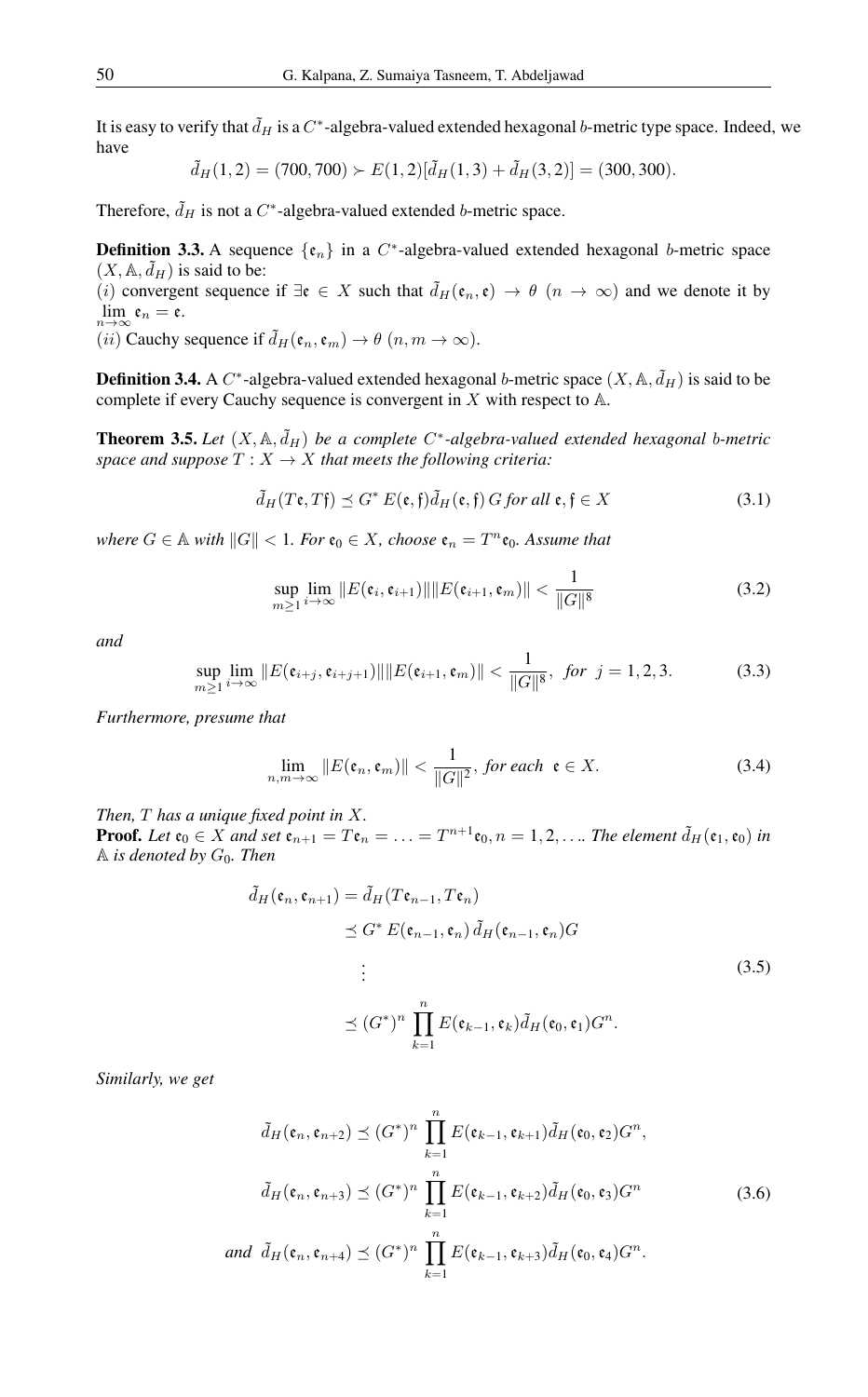Now we demonstrate that {
$$
\epsilon_n
$$
}<sub>n\epsilon\_1</sub> is a Cauchy sequence i.e.,  $\lim_{n\to\infty} \bar{d}_H(\epsilon_n, \epsilon_{n+p}) = \theta$ , for  $p \in \mathbb{N}$ .  
\nFor  $p = 4m + 1$ , where  $m \ge 1$ , we consider  
\n $\bar{d}_H(\epsilon_n, \epsilon_{n+4m+1}) [\bar{d}_H(\epsilon_n, \epsilon_{n+1}) + \bar{d}_H(\epsilon_{n+1}, \epsilon_{n+2}) + \bar{d}_H(\epsilon_{n+2}, \epsilon_{n+3})$   
\n $+ \bar{d}_H(\epsilon_{n+3}, \epsilon_{n+4})]$   
\n $\vdots$   
\n $E(\epsilon_n, \epsilon_{n+4m+1}) E(\epsilon_{n+4}, \epsilon_{n+4m+1}) \dots E(\epsilon_{n+4m-4}, \epsilon_{n+4m+1})$   
\n $= \frac{E(\epsilon_n, \epsilon_{n+4m-1}, \epsilon_{n+4m-3}) + \bar{d}_H(\epsilon_{n+4m-3}, \epsilon_{n+4m-2}) + \bar{d}_H(\epsilon_{n+4m-2}, \epsilon_{n+4m-1})}{\pm d_H(\epsilon_{n+4m-1}, \epsilon_{n+4m}) + d_H(\epsilon_{n+4m}, \epsilon_{n+4m+1})}$   
\n $= \sum_{i=\frac{n}{2}}^{\frac{n+4m-4}{2}} \prod_{j=\frac{n}{2}}^{\frac{n}{2}} E(\epsilon_{4j}, \epsilon_{n+4m+1}) [\bar{d}_H(\epsilon_{4i}, \epsilon_{4i+1}) + \bar{d}_H(\epsilon_{4i+1}, \epsilon_{4i+2}) + \bar{d}_H(\epsilon_{4i+2}, \epsilon_{4i+3})$   
\n $+ \bar{d}_H(\epsilon_{4i+3}, \epsilon_{4i+4})] + \prod_{j=\frac{n}{2}}^{\frac{n+4m-4}{2}} E(\epsilon_{4j}, \epsilon_{n+4m+1}) \bar{d}_H(\epsilon_{n+4m}, \epsilon_{n+4m+1})$   
\n $\leq \sum_{i=\frac{n}{2}}^{\frac{n+4m-4}{2}} \prod_{j=\frac{n}{2}}^{\frac{n}{2}} E(\epsilon_{4j}, \epsilon_{n+4m+1}) [(\bar{G}^*)^{4i}] + \prod_{k=1}^{\frac{n+4m-4}{2}} E(\epsilon_{k$ 

$$
k=1
$$
  

$$
+ ||G_0|| \prod_{j=\frac{n}{4}}^{\frac{n+4m-4}{4}} ||E(\mathfrak{e}_{4j}, \mathfrak{e}_{n+4m+1})|| \prod_{k=1}^{n+4m} ||E(\mathfrak{e}_{k-1}, \mathfrak{e}_k)|| ||G||^{2(n+4m)}I
$$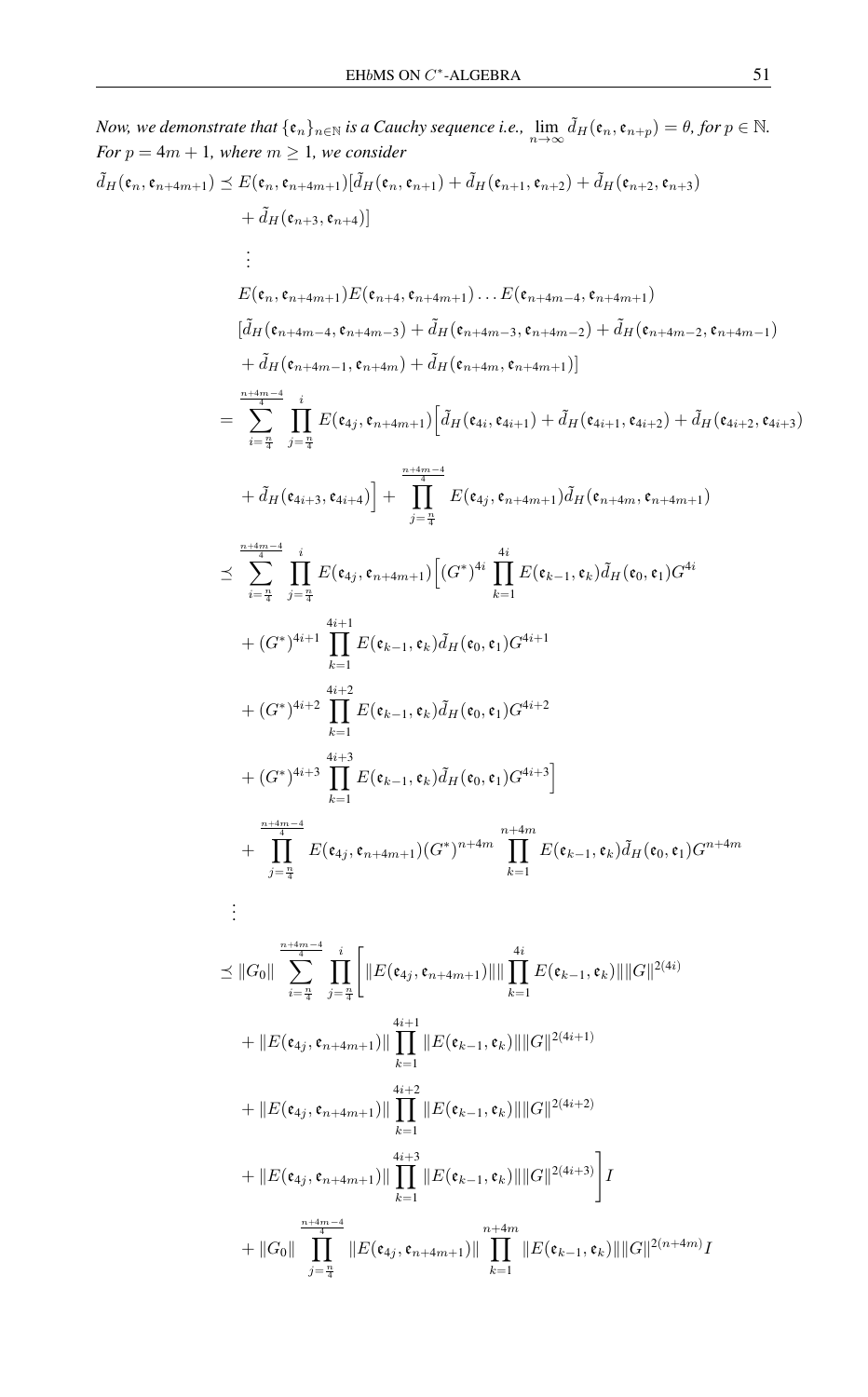*where* I *is the unit element in* A*. Let*

$$
a_i = \prod_{j=\frac{n}{4}}^i \|E(\mathfrak{e}_{4j}, \mathfrak{e}_{n+4m+1})\| \prod_{k=1}^{4i} \|E(\mathfrak{e}_{k-1}, \mathfrak{e}_k)\| \|G\|^{2(4i)} \|G_0\|,
$$
(3.7)

$$
b_i = \prod_{j=\frac{n}{4}}^i \|E(\mathfrak{e}_{4j}, \mathfrak{e}_{n+4m+1})\| \prod_{k=1}^{4i+1} \|E(\mathfrak{e}_{k-1}, \mathfrak{e}_k)\| \|G\|^{2(4i+1)} \|G_0\|,
$$
(3.8)

$$
c_i = \prod_{j=\frac{n}{4}}^i \|E(\mathfrak{e}_{4j}, \mathfrak{e}_{n+4m+1})\| \prod_{k=1}^{4i+2} \|E(\mathfrak{e}_{k-1}, \mathfrak{e}_k)\| \|G\|^{2(4i+2)} \|G_0\|,
$$
(3.9)

*and*

$$
d_i = \prod_{j=\frac{n}{4}}^i \|E(\mathfrak{e}_{4j}, \mathfrak{e}_{n+4m+1})\| \prod_{k=1}^{4i+3} \|E(\mathfrak{e}_{k-1}, \mathfrak{e}_k)\| \|G\|^{2(4i+3)} \|G_0\|.
$$
 (3.10)

*It is clear that* sup  $m \geq 1$  $\lim_{i\to\infty}$  $\begin{array}{c} \hline \end{array}$  $\frac{a_{i+1}}{a_i}$  $\begin{array}{c} \hline \end{array}$  $= \|E(\mathfrak{e}_{4i+4}, \mathfrak{e}_{n+4m+1})\| \|E(\mathfrak{e}_{4i+3}, \mathfrak{e}_{4i+4})\| \|G\|^8 < 1$  by the hy*potheses of the theorem. In a similar manner, we can demonstrate that*

$$
\sup_{m\geq 1}\lim_{i\to\infty}\left\|\frac{b_{i+1}}{b_i}\right\|<1,\sup_{m\geq 1}\lim_{i\to\infty}\left\|\frac{c_{i+1}}{c_i}\right\|<1\text{ and }\sup_{m\geq 1}\lim_{i\to\infty}\left\|\frac{d_{i+1}}{d_i}\right\|<1.
$$

*Therefore,*

$$
\sum_{i=\frac{n}{4}}^{+\infty} \prod_{j=\frac{n}{4}}^{i} \|E(\mathfrak{e}_{4j}, \mathfrak{e}_{n+4m+1})\| \prod_{k=1}^{4i} \|E(\mathfrak{e}_{k-1}, \mathfrak{e}_k)\| \|G\|^{2(4i)} \|G_0\| < +\infty,
$$
  

$$
\sum_{i=\frac{n}{4}}^{+\infty} \prod_{j=\frac{n}{4}}^{i} \|E(\mathfrak{e}_{4j}, \mathfrak{e}_{n+4m+1})\| \prod_{k=1}^{4i+1} \|E(\mathfrak{e}_{k-1}, \mathfrak{e}_k)\| \|G\|^{2(4i+1)} \|G_0\| < +\infty,
$$
  

$$
\sum_{i=\frac{n}{4}}^{+\infty} \prod_{j=\frac{n}{4}}^{i} \|E(\mathfrak{e}_{4j}, \mathfrak{e}_{n+4m+1})\| \prod_{k=1}^{4i+2} \|E(\mathfrak{e}_{k-1}, \mathfrak{e}_k)\| \|G\|^{2(4i+2)} \|G_0\| < +\infty
$$

*and*

$$
\sum_{i=\frac{n}{4}}^{+\infty} \prod_{j=\frac{n}{4}}^{i} \|E(\mathfrak{e}_{4j}, \mathfrak{e}_{n+4m+1})\| \prod_{k=1}^{4i+3} \|E(\mathfrak{e}_{k-1}, \mathfrak{e}_k)\| \|G\|^{2(4i+3)} \|G_0\| < +\infty.
$$

*Consequently, we infer that*

$$
\left(\sum_{i=\frac{n}{4}}^{\frac{n+4m-4}{4}} \prod_{j=\frac{n}{4}}^{i} \|E(\mathfrak{e}_{4j}, \mathfrak{e}_{n+4m+1})\| \prod_{k=1}^{4i} \|E(\mathfrak{e}_{k-1}, \mathfrak{e}_{k})\| \|G\|^{2(4i)} \|G_0\|\right) I,
$$
\n
$$
\left(\sum_{i=\frac{n}{4}}^{\frac{n+4m-4}{4}} \prod_{j=\frac{n}{4}}^{i} \|E(\mathfrak{e}_{4j}, \mathfrak{e}_{n+4m+1})\| \prod_{k=1}^{4i+1} \|E(\mathfrak{e}_{k-1}, \mathfrak{e}_{k})\| \|G\|^{2(4i+1)} \|G_0\|\right) I,
$$
\n
$$
\left(\sum_{i=\frac{n}{4}}^{\frac{n+4m-4}{4}} \prod_{j=\frac{n}{4}}^{i} \|E(\mathfrak{e}_{4j}, \mathfrak{e}_{n+4m+1})\| \prod_{k=1}^{4i+2} \|E(\mathfrak{e}_{k-1}, \mathfrak{e}_{k})\| \|G\|^{2(4i+2)} \|G_0\|\right) I
$$
\n
$$
\left(\sum_{i=\frac{n}{4}}^{\frac{n+4m-4}{4}} \prod_{j=\frac{n}{4}}^{i} \|E(\mathfrak{e}_{4j}, \mathfrak{e}_{n+4m+1})\| \prod_{k=1}^{4i+3} \|E(\mathfrak{e}_{k-1}, \mathfrak{e}_{k})\| \|G\|^{2(4i+3)} \|G_0\|\right) I
$$

*and*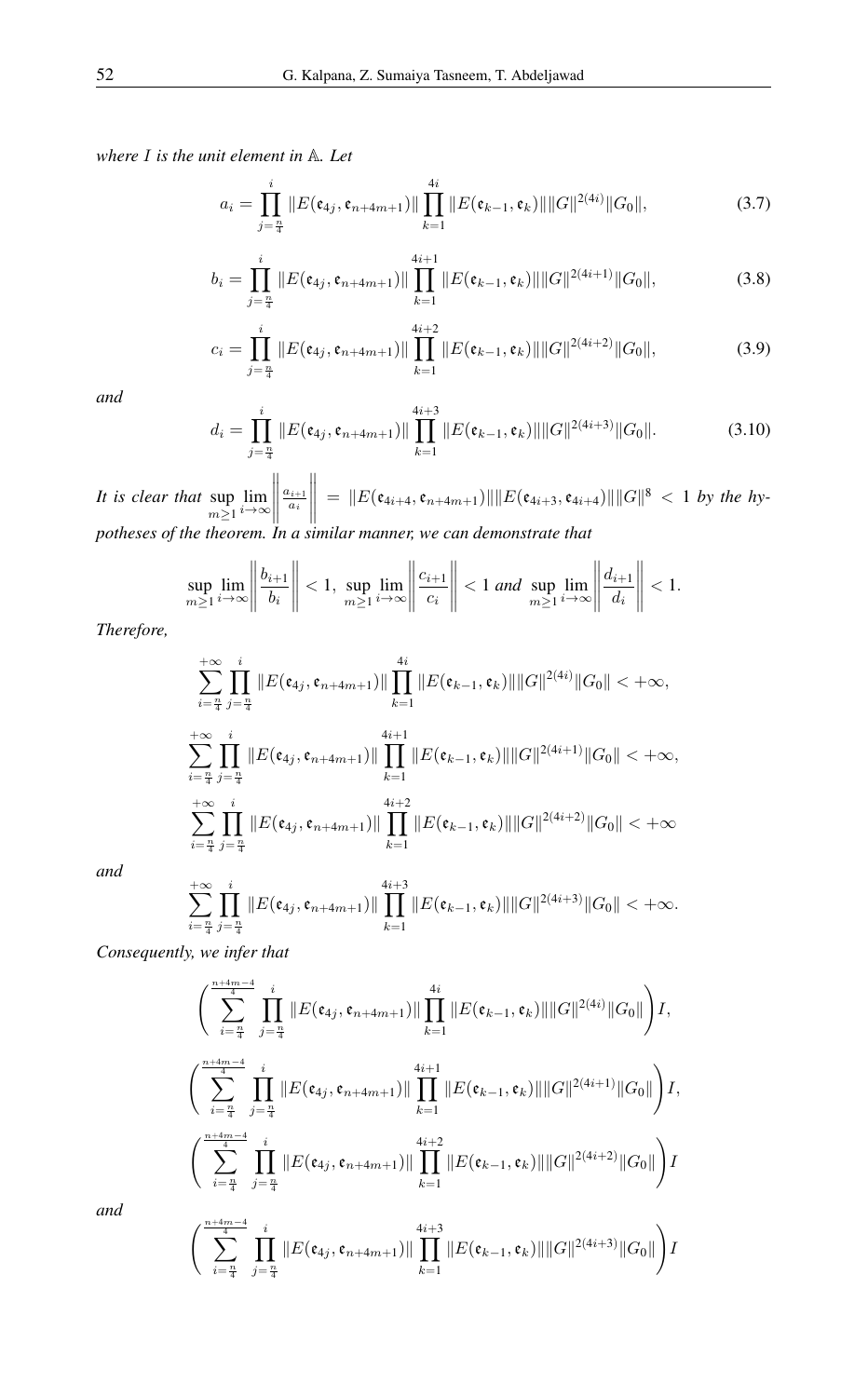*are Cauchy sequences in* A*. Thereby, we obtain that*  $\tilde{d}_H(\mathfrak{e}_n, \mathfrak{e}_{n+4m+1}) \to \theta$  *as*  $n \to \infty$ *. By following the above steps, we can easily deduce that*

$$
\lim_{n \to \infty} \tilde{d}_H(\mathfrak{e}_n, \mathfrak{e}_{n+4m+2}) = \lim_{n \to \infty} \tilde{d}_H(\mathfrak{e}_n, \mathfrak{e}_{n+4m+3}) = \lim_{n \to \infty} \tilde{d}_H(\mathfrak{e}_n, \mathfrak{e}_{n+4m+4}) = \theta.
$$
 (3.11)

*Therefore the sequence*  $\{\mathfrak{e}_n\}$  *is Cauchy.* As  $(X, \tilde{d}_H)$  *is complete, there exists*  $\mathfrak{e} \in X$  *such that*  $\lim_{n\to\infty}$   $\mathfrak{e}_n = \mathfrak{e}$ *. We will reveal that*  $\mathfrak{e}$  *is a fixed point of*  $T$ *. Consider* 

$$
\tilde{d}_H(T\mathbf{e}, \mathbf{e}) \preceq E(T\mathbf{e}, \mathbf{e})[\tilde{d}_H(T\mathbf{e}, \mathbf{e}_{n+1}) + \tilde{d}_H(\mathbf{e}_{n+1}, \mathbf{e}_{n+2}) + \tilde{d}_H(\mathbf{e}_{n+2}, \mathbf{e}_{n+3})
$$
\n
$$
+ \tilde{d}_H(\mathbf{e}_{n+3}, \mathbf{e}_{n+4}) + \tilde{d}_H(\mathbf{e}_{n+4}, \mathbf{e})]
$$
\n
$$
= E(T\mathbf{e}, \mathbf{e})[\tilde{d}_H(T\mathbf{e}, T\mathbf{e}_n) + \tilde{d}_H(\mathbf{e}_{n+1}, \mathbf{e}_{n+2}) + \tilde{d}_H(\mathbf{e}_{n+2}, \mathbf{e}_{n+3})
$$
\n
$$
+ \tilde{d}_H(\mathbf{e}_{n+3}, \mathbf{e}_{n+4}) + \tilde{d}_H(\mathbf{e}_{n+4}, \mathbf{e})]
$$
\n
$$
\preceq E(T\mathbf{e}, \mathbf{e})[G^*E(\mathbf{e}, \mathbf{e}_n)\tilde{d}_H(\mathbf{e}, \mathbf{e}_n)G + \tilde{d}_H(\mathbf{e}_{n+1}, \mathbf{e}_{n+2}) + \tilde{d}_H(\mathbf{e}_{n+2}, \mathbf{e}_{n+3})
$$
\n
$$
+ \tilde{d}_H(\mathbf{e}_{n+3}, \mathbf{e}_{n+4}) + \tilde{d}_H(\mathbf{e}_{n+4}, \mathbf{e})]
$$
\n
$$
\Longleftrightarrow \|\tilde{d}_H(T\mathbf{e}, \mathbf{e})\| \leq \|E(T\mathbf{e}, \mathbf{e})\| [\|G^2\|]E(\mathbf{e}, \mathbf{e}_n) \| \| \tilde{d}_H(\mathbf{e}, \mathbf{e}_n) \| + \| \tilde{d}_H(\mathbf{e}_{n+1}, \mathbf{e}_{n+2}) \|
$$
\n
$$
+ \|\tilde{d}_H(\mathbf{e}_{n+2}, \mathbf{e}_{n+3})\| + \| \tilde{d}_H(\mathbf{e}_{n+3}, \mathbf{e}_{n+4})\| + \| \tilde{d}_H(\mathbf{e}_{n+4}, \mathbf{e})
$$

*which yields*  $\|\tilde{d}_H(T\mathfrak{e}, \mathfrak{e})\| \leq 0$  *as*  $n \to \infty \Longleftrightarrow \tilde{d}_H(T\mathfrak{e}, \mathfrak{e}) \leq \theta$  *as*  $n \to \infty$  *i.e.,*  $\mathfrak{e}$  *is a fixed point of* T*. Unicity:*

*Let*  $f(\neq \varepsilon)$  *be an another fixed point of* T. As  $\theta \preceq \tilde{d}_H(\varepsilon, f) = \tilde{d}_H(T\varepsilon, Tf) \preceq G^*E(\varepsilon, f)\tilde{d}_H(\varepsilon, f)G$ , *we have*

$$
0 \leq \|\tilde{d}_H(\mathfrak{e}, \mathfrak{f})\| = \|\tilde{d}_H(T\mathfrak{e}, T\mathfrak{f})\|
$$
  
\n
$$
\leq \|G^*E(\mathfrak{e}, \mathfrak{f})\tilde{d}_H(\mathfrak{e}, \mathfrak{f})G\|
$$
  
\n
$$
\leq \|G^*G\| \|E(\mathfrak{e}, \mathfrak{f})\| \|\tilde{d}_H(\mathfrak{e}, \mathfrak{f})\|
$$
  
\n
$$
= \|G\|^2 \|E(T^m\mathfrak{e}, T^m\mathfrak{f})\| \|\tilde{d}_H(\mathfrak{e}, \mathfrak{f})\|.
$$

*Taking limit*  $n \to \infty$  *in the equation mentioned above and employing [\(3.4\)](#page-2-0), we get*  $\|\tilde{d}_H(\mathfrak{e},\mathfrak{f})\| < \|\tilde{d}_H(\mathfrak{e},\mathfrak{f})\|$ , which is impossible. Henceforth the fixed point  $\mathfrak{e}$  is unique.

**Example 3.6.** Let  $X = [0, 8]$  and  $\mathbb{A} = M_2(\mathbb{R})$ . Define partial ordering on  $\mathbb{A}$  as

$$
\begin{pmatrix} \mathfrak{e}_1 & \mathfrak{e}_2 \\ \mathfrak{e}_3 & \mathfrak{e}_4 \end{pmatrix} \succeq \begin{pmatrix} \mathfrak{f}_1 & \mathfrak{f}_2 \\ \mathfrak{f}_3 & \mathfrak{f}_4 \end{pmatrix}
$$

$$
\Leftrightarrow \mathfrak{e}_i \geq \mathfrak{f}_i \text{ for } i = 1, 2, 3, 4.
$$

For any  $G \in \mathbb{A}$ , its norm can be defined as,  $||G|| = \max_{1 \leq i \leq 4} |a_i|$ . Define  $\tilde{d}_H : X \times X \to \mathbb{A}$  for all  $\mathfrak{e}, \mathfrak{f} \in X$ 

$$
\tilde{d}_H(\mathfrak{e}, \mathfrak{f}) = \begin{pmatrix} (\mathfrak{e} - \mathfrak{f})^6 & 0 \\ 0 & (\mathfrak{e} - \mathfrak{f})^6 \end{pmatrix}
$$

with the controlled function

$$
E(\mathfrak{e}, \mathfrak{f}) = \begin{cases} \begin{pmatrix} 2 + |\mathfrak{e} - \mathfrak{f}|^5 & 0 \\ 0 & 2 + |\mathfrak{e} - \mathfrak{f}|^5 \end{pmatrix}, \text{if } \mathfrak{e} \neq \mathfrak{f} \\ \begin{pmatrix} 1 & 0 \\ 0 & 1 \end{pmatrix}, & \text{if } \mathfrak{e} = \mathfrak{f} \end{cases}
$$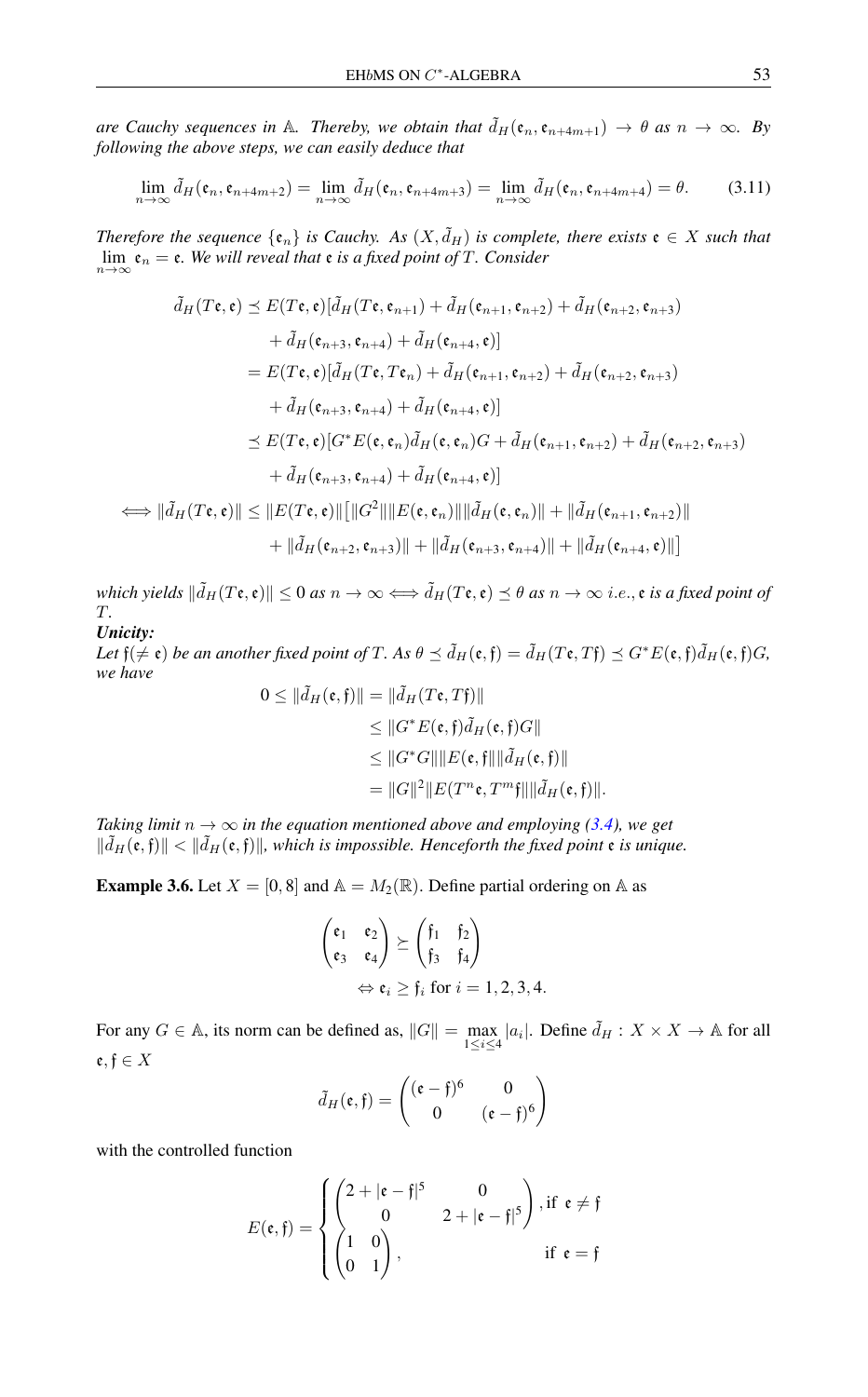It is easy to verify that  $(X, \mathbb{A}, \tilde{d}_H)$  is a complete  $C^*$ -algebra-valued extended hexagonal b-metric space. Define  $T: X \to X$  by  $T\mathfrak{e} = \frac{\mathfrak{e}}{4}$ . We have

$$
\tilde{d}_H(T\mathfrak{e}, T\mathfrak{f}) = \begin{pmatrix} \left(\frac{\mathfrak{e}}{4} - \frac{\mathfrak{f}}{4}\right)^6 & 0\\ 0 & \left(\frac{\mathfrak{e}}{4} - \frac{\mathfrak{f}}{4}\right)^6\\ \end{pmatrix}
$$
\n
$$
= \begin{pmatrix} \frac{1}{4096}(\mathfrak{e} - \mathfrak{f})^6 & 0\\ 0 & \frac{1}{4096}(\mathfrak{e} - \mathfrak{f})^6\\ \end{pmatrix}
$$
\n
$$
\preceq \begin{pmatrix} \frac{1}{4} & 0\\ 0 & \frac{1}{4} \end{pmatrix} \begin{pmatrix} \left[2 + |\mathfrak{e} - \mathfrak{f}|^5\right] (\mathfrak{e} - \mathfrak{f})^6 & 0\\ 0 & \left[2 + |\mathfrak{e} - \mathfrak{f}|^5\right] (\mathfrak{e} - \mathfrak{f})^6 \end{pmatrix} \begin{pmatrix} \frac{1}{4} & 0\\ 0 & \frac{1}{4} \end{pmatrix}
$$
\n
$$
= G^* E(\mathfrak{e}, \mathfrak{f}) \tilde{d}_H(\mathfrak{e}, \mathfrak{f}) G
$$

where  $||G|| = \frac{1}{4} < 1$ . Notice that for each  $\mathfrak{e} \in X$ ,  $T^n \mathfrak{e} = \frac{\mathfrak{e}}{4^n}$ . Thus

$$
\sup_{m\geq 1}\lim_{i\to\infty}||E(\mathfrak{e}_i,\mathfrak{e}_{i+1})||||E(\mathfrak{e}_{i+1},\mathfrak{e}_m)||=\sup_{m\geq 1}\Big[4+2\Big(\frac{\mathfrak{e}}{4^m}\Big)^5\Big]<4^8=\frac{1}{||G||^8}
$$

and

$$
\lim_{n\to\infty}||E(\mathfrak{e}_n,\mathfrak{e}_m)||=2<\infty.
$$

As a result, all of the conditions of Theorem [3.5](#page-2-1) are fulfilled. Accordingly  $T$  has a unique fixed point ( $\mathfrak{e} = 0$ ).

**Corollary 3.7.** Let  $(X, \mathbb{A}, \tilde{d}_H)$  be a complete  $C^*$ -algebra-valued hexagonal b-metric space and *suppose*  $T : X \to X$  *is a mapping satisfying the following condition:* 

$$
\tilde{d}_H(T\mathfrak{e}, T\mathfrak{f}) \preceq G^* F \bar{d}_H(\mathfrak{e}, \mathfrak{f}) G \text{ for all } \mathfrak{e}, \mathfrak{f} \in X \tag{3.12}
$$

*where*  $G \in \mathbb{A}, F \in \mathbb{A}'_I$  *with*  $||G|| < 1$  *and*  $||F|| > 1$ *. Then, T has a unique fixed point in* X*.* **Proof.** The proof follows from Theorem [3.5](#page-2-1) by defining  $E: X \times X \to \mathbb{A}_I'$  via  $E(\mathfrak{e}, \mathfrak{f}) = F$ .

## 4 Application

In this section, we show that a type of operator equation exists and is unique in the context of complete C\*-algebra-valued extended hexagonal b-metric spaces.

**Example 4.1.** Assume H is a Hilbert space,  $L(H)$  is the set of linear bounded operators on H. Let  $F_1, F_2, \ldots F_n, \ldots \in L(H)$  that satisfy  $\sum_{n=1}^{\infty} ||F_n||^6 < 1$  and  $R \in L(H)_+$ . Then the operator equation

$$
C - \sum_{n=1}^{\infty} F_n^* C F_n = R
$$

has a unique solution in  $L(H)$ .

**Proof.** Set  $G = \begin{pmatrix} \infty \\ \sum \end{pmatrix}$  $\sum_{n=1}^{\infty} ||F_n||$ , therefore it is obvious that  $||G|| < 1$  and  $G > 0$ . Now, select an operator  $M \in L(H)$  that is positive. For  $C, D \in L(H)$ , set

$$
\tilde{d}_H(C,D) = ||C - D||^6 M.
$$

Thereby  $\tilde{d}_H$  is a C<sup>\*</sup>-algebra-valued extended hexagonal b-metric with a controlled function

$$
E(C, D) = \begin{cases} I + ||C - D||^5 M, \text{if } C \neq D \\ I, \text{if } C = D \end{cases}
$$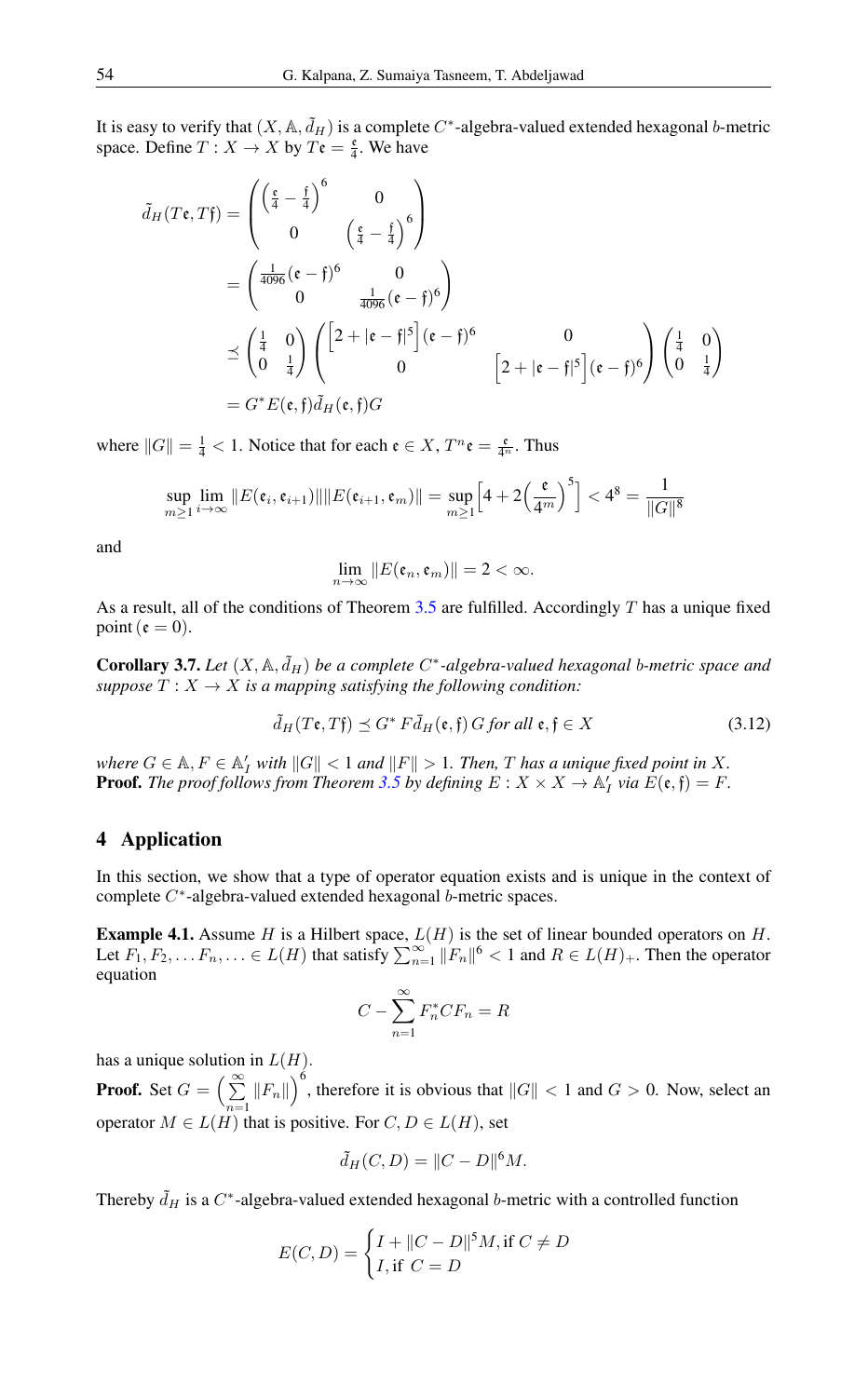As  $L(H)$  is a Banach space,  $(L(H), \tilde{d}_H)$  is a complete C<sup>\*</sup>-algebra-valued extended hexagonal b-metric space. Consider the map  $T: L(H) \to L(H)$  defined by

$$
TC = \sum_{n=1}^{\infty} F_n^* CF_n + R.
$$

Then

$$
\tilde{d}_H(T(C), T(D)) = ||T(C) - T(D)||^6 M
$$
  
\n
$$
= \Big\| \sum_{n=1}^{\infty} F_n^*(C - D) F_n \Big\|^6 M
$$
  
\n
$$
\leq \sum_{n=1}^{\infty} ||F_n||^{12} ||C - D||^6 M
$$
  
\n
$$
\leq \sum_{n=1}^{\infty} ||F_n||^{12} \Big[ I + ||C - D||^5 M \Big] ||C - D||^6 M
$$
  
\n
$$
= G^2 E(C, D) \tilde{d}_H(C, D)
$$
  
\n
$$
= (GI)^* E(C, D) \tilde{d}_H(C, D) (GI).
$$

Using Theorem [3.5,](#page-2-1) there exists a unique fixed point C in  $L(H)$ .

Acknowledgements. The first and second authors would like to thank the Management of Sri Sivasubramaniya Nadar College of Engineering for their continuous support and encouragement to carry out this research work.

## <span id="page-7-0"></span>References

- <span id="page-7-4"></span>[1] M. Asim, M. Imdad,  $C^*$ -algebra-valued extended b-metric spaces and fixed point results with an application, *U. P. B. Sci. Bull., Series A,* 82(1), 207–218 (2020).
- <span id="page-7-6"></span>[2] C. Bai, Coupled fixed point theorems in  $C^*$ -algebra-valued b-metric spaces with application, *Fixed Point Theory Appl.* 2016, 2016:70.
- <span id="page-7-7"></span>[3] S. Batul, T. Kamran,  $C^*$ -valued contractive type mappings, *Fixed Point Theory Appl.* 2015, 2015:142.
- <span id="page-7-2"></span>[4] S. Czerwik, Nonlinear set-valued contraction mappings in b-metric spaces, *Atti Sem. Mat. Fis. Univ. Modena* 46(2), 263–276 (1998).
- <span id="page-7-8"></span>[5] M. Erden, C. Alaca,  $C^*$ -algebra-valued S-metric spaces, *Communications Series A1* 67(2), 165-177 (2018).
- <span id="page-7-9"></span>[6] Z. Kadelburg, S. Radenović, Fixed point results in  $C^*$ -algebra-valued metric spaces are the direct consequences of their standard metric counterparts, *Fixed Point Theory Appl.* 2016, 2016:53.
- <span id="page-7-10"></span>[7] C. Kalaivani, G. Kalpana, Fixed point theorems in  $C^*$ -algebra-valued S-metric spaces with some applications, *U.P.B. Sci. Bull., Series A.* 80(3), 93–102 (2018).
- <span id="page-7-3"></span>[8] G. Kalpana, Z. Sumaiya Tasneem, Some Fixed Point Results in Extended Hexagonal b-Metric Spaces Approach to the Existence of a Solution to Fredholm Integral Equations, *J. Math. Anal.* 11(2), 1–17 (2020).
- <span id="page-7-5"></span>[9] G. Kalpana, Z. Sumaiya Tasneem, Common Fixed Point Theorems in  $C^*$ -algebra-valued Hexagonal b-Metric spaces, *AIP Conf. Proc.* 2095, 030012-1–030012-5 (2019).
- <span id="page-7-1"></span>[10] T. Kamran, M. Samreen, Q. UL Ain, A generalization of b-metric space and some fixed point theorems, *Mathematics* 2017, 5, 19 (2017).
- <span id="page-7-11"></span>[11] S. Radenović, P. Vetro, A. Nastasi, L. T. Quan, Coupled fixed point theorems in C∗-algebra-valued bmetric spaces, *ci. Publ. State Univ. Novi Pazar Ser. A. Appl. Math. Inform. Mech.* 9, 81–90 (2017).
- <span id="page-7-12"></span>[12] D. Shehwar, S. Batul, T. Kamran, A. Ghiura, Caristis fixed point theorem on  $C^*$ -algebra valued metric spaces, *J. Nonlinear Sci. Appl.* 9, 584–588 (2016).
- <span id="page-7-13"></span>[13] QL. Xin, LN. Jiang, ZH. Ma, Common fixed point theorems in  $C^*$ -algebra-valued metric spaces, *J. Nonlinear Sci. Appl.* 9, 4617–4627 (2016).